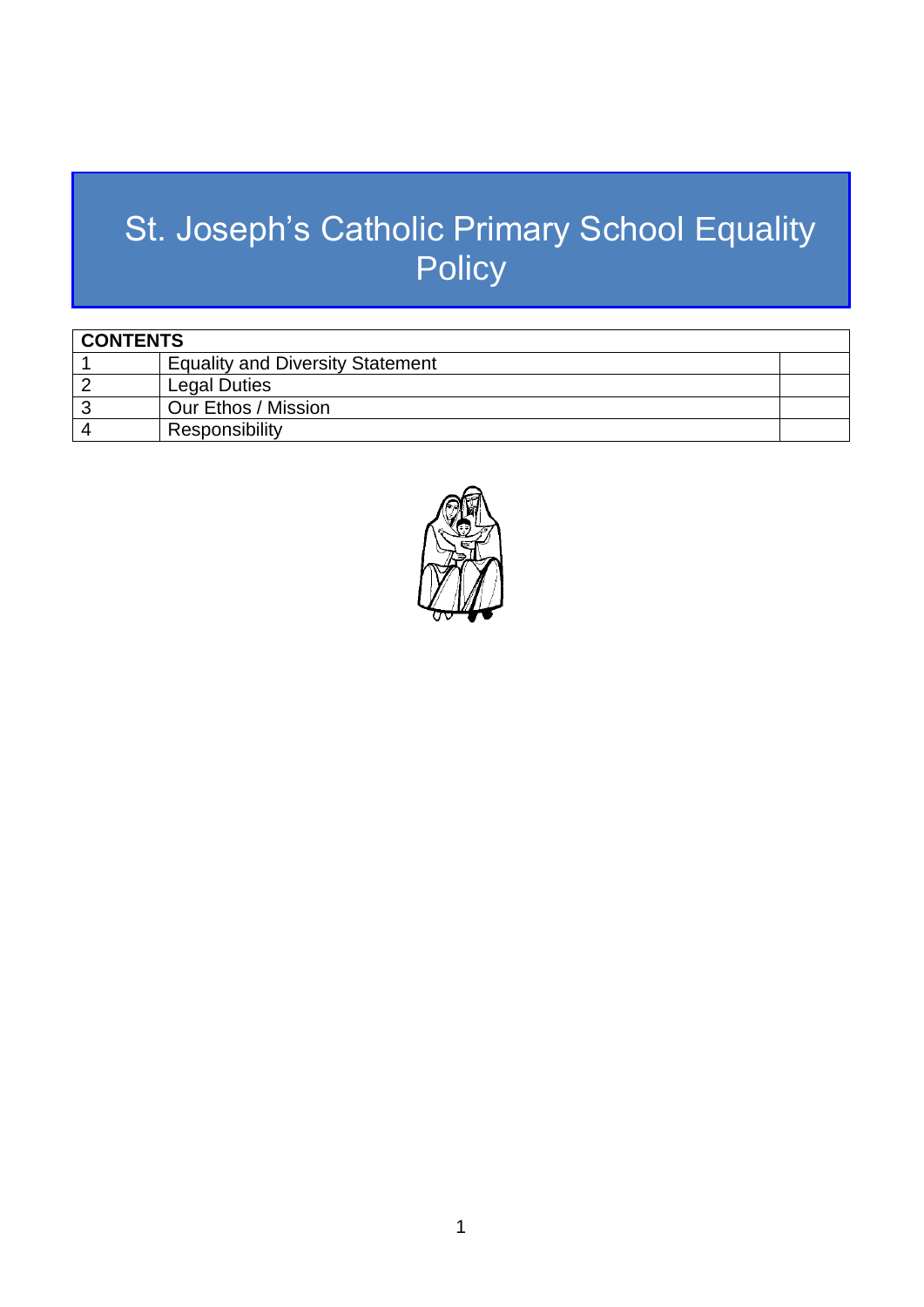## **1. Equality and Diversity Statement**

#### **Monitor and Review**

Every three years, we will review our objectives in relation to any changes in our school profile. Our objectives will sit in our overall school improvement plan and therefore will be reviewed as part of this process.

Date to be reviewed by the Governing Body **October 2024.**

## **2. Legal Duties**

As a school we welcome our duties under the Equality Act 2010. The general duties are to:

- Eliminate discrimination.
- Advance equality of opportunity
- Foster good relations

We understand the principal of the act and the work needed to ensure that those with protected characteristics are not discriminated against and are given equality of opportunity.

A protected characteristic under the act covers the groups listed below:

- Age (for employees only)
- Disability
- Race (includes ethnic or national origins, colour or nationality)
- Gender (including issues of transgender)
- Gender reassignment
- Maternity and pregnancy
- Religion and belief (includes lack of belief)
- Sexual identity
- Marriage and Civil Partnership (for employees)

In order to meet our general duties, listed above, the law requires us to do some specific duties to demonstrate how we meet the general duties. These are to:

- Publish equality information  $-$  to demonstrate compliance with the general duty across its functions **We will not publish any information that can specifically identify any child**
- Prepare and publish equality objectives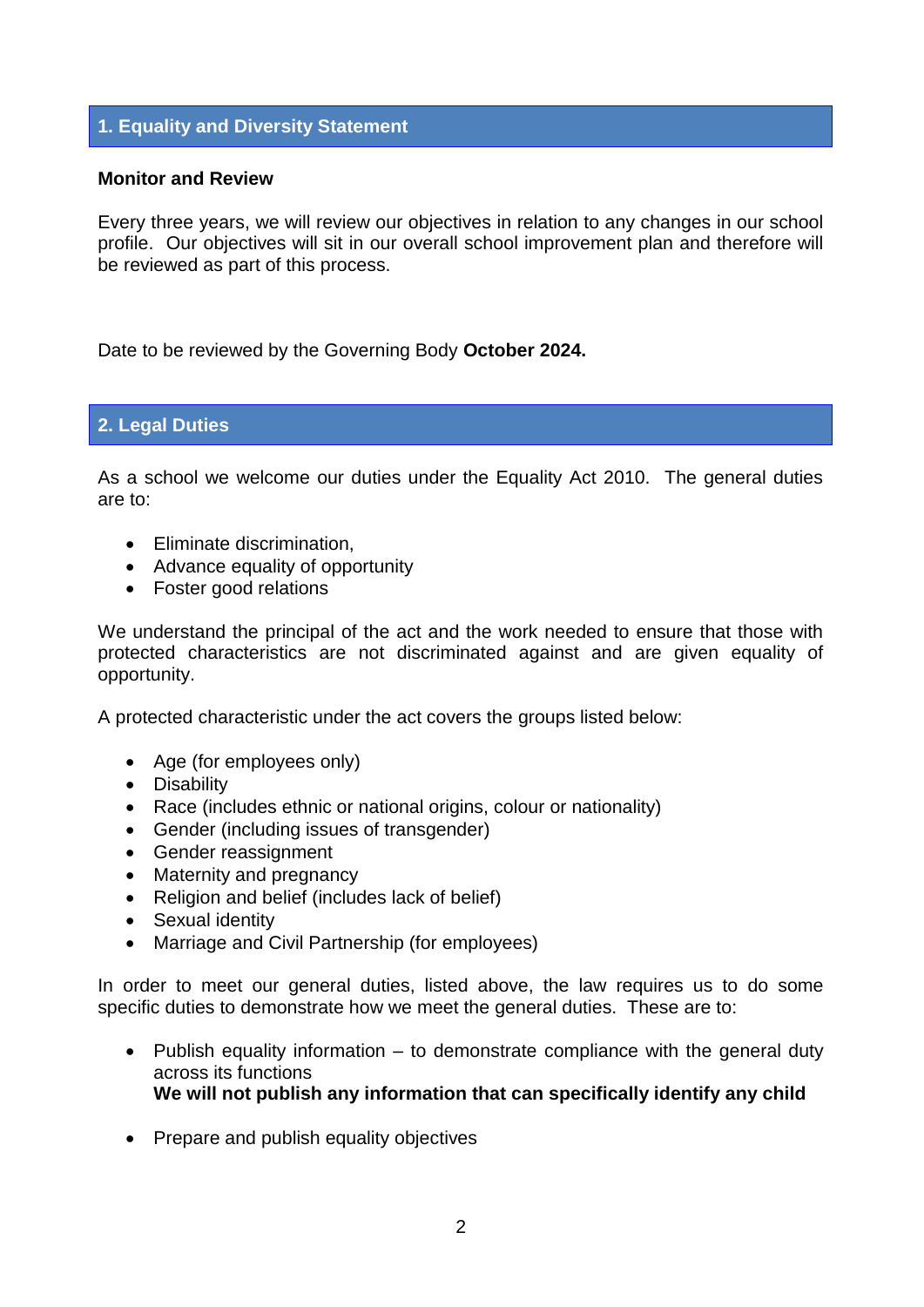To do this we will collect data related to the protected characteristics above and analyse this data to determine our focus for our equality objectives. The data will be assessed across our core provisions as a school. This will include the following functions:

- Admissions
- Attendance
- Attainment
- Exclusions
- Prejudice related incidents

Our objectives will detail how we will ensure equality is applied to the services listed above however where we find evidence that other functions have a significant impact on any particular group we will include work in this area.

We also welcome our duty under the Education and Inspections Act 2006 to promote community cohesion.

We recognise that these duties reflect international human rights standards as expressed in the UN Convention on the Rights of the Child, the UN Convention on the Rights of People with Disabilities, and the Human Rights Act 1998.

In fulfilling our legal obligations we will:

- Recognise and respect diversity
- Foster positive attitudes and relationships, and a shared sense of belonging
- Observe good equalities practice, including staff recruitment, retention and development
- Aim to reduce and remove existing inequalities and barriers
- Consult and involve widely
- Strive to ensure that society will benefit

## **3. Our Mission**

As a Catholic School we value the special identity that God's love has created in each of us.

The Gospel inspired values of trust; honesty, self respect, self discipline and forgiveness are at the heart of our everyday loving and caring for one another.

All our curriculum activity reflects these principles as we search faithfully for excellence.

Together with parents, families, the church and the community, we encourage each individual to develop their God given talents and skills and realise their unique potential.

#### **Addressing Prejudice Related Incidents**

This school is opposed to all forms of prejudice and we recognise that children and young people who experience any form of prejudice related discrimination may fair less well in the education system. We provide both our pupils and staff with an awareness of the impact of prejudice in order to prevent any incidents. If incidents still occur we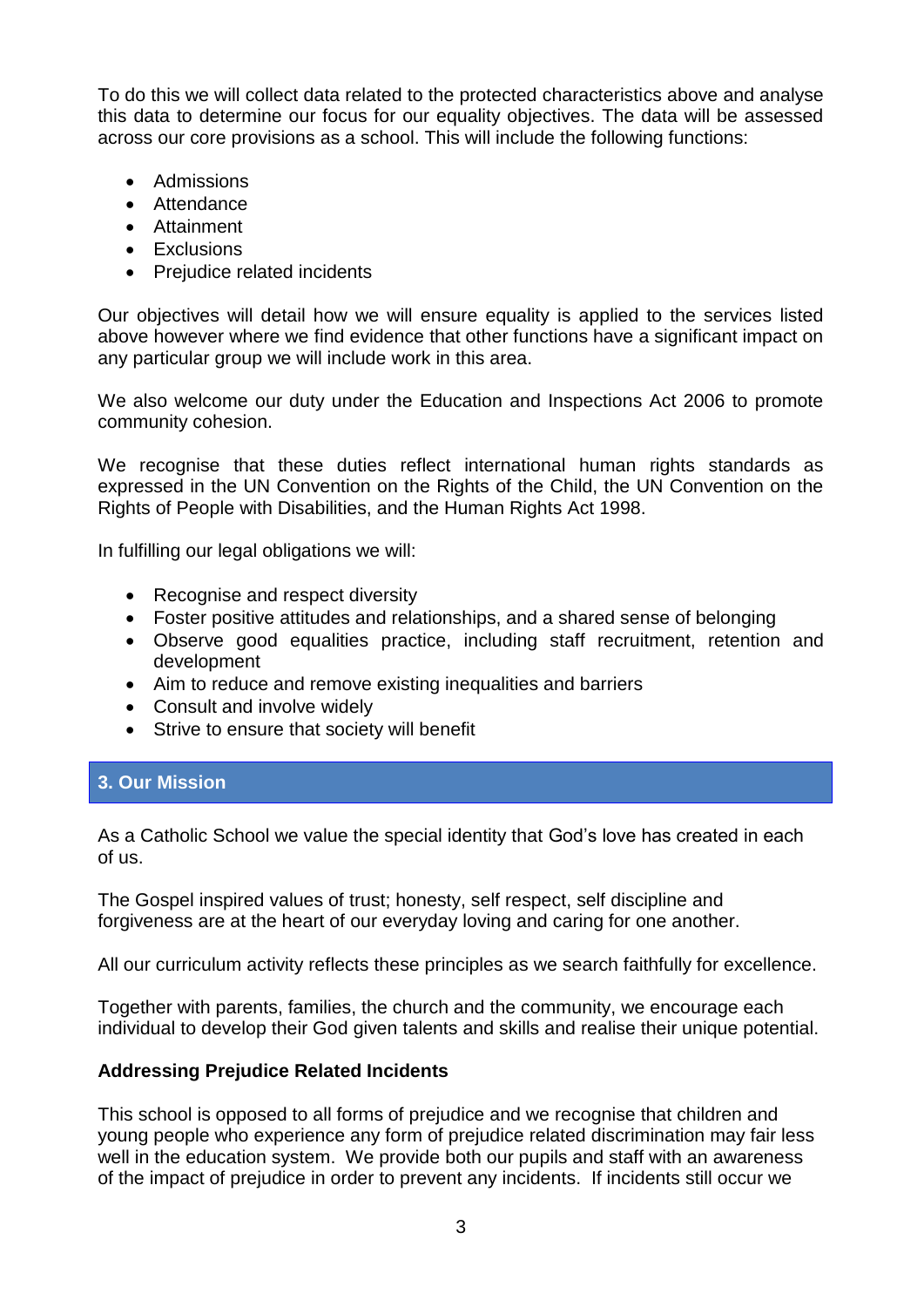address them immediately and report them to the Local Authority using their guidance material. The Local Authority may provide some support. We also record these incidents on CPOMs.

## **4. Responsibility**

We believe that promoting Equality is the whole schools responsibility:

| <b>School</b><br><b>Community</b> | <b>Responsibility</b>                                                                                                                                                                                                                                                                                                                                                                                             |
|-----------------------------------|-------------------------------------------------------------------------------------------------------------------------------------------------------------------------------------------------------------------------------------------------------------------------------------------------------------------------------------------------------------------------------------------------------------------|
| Governing Body                    | Involving and engaging the whole school community in identifying and<br>understanding equality barriers and in the setting of objectives to address<br>these.                                                                                                                                                                                                                                                     |
| Head teacher<br>/Principal        | As above including:<br>Promoting key messages to staff, parents and pupils about equality and<br>what is expected of them and can be expected from the school in carrying<br>out its day to day duties. Ensure that staff have appropriate skills to deliver<br>equality, including pupil awareness. Ensure that all staff are aware of their<br>responsibility to record and report prejudice related incidents. |
| Senior<br>Management<br>Team      | To support the Head / Principal as above<br>Ensure fair treatment and access to services and opportunities. Ensure<br>that all staff are aware of their responsibility to record and report prejudice<br>related incidents.                                                                                                                                                                                       |
| <b>Teaching Staff</b>             | Help in delivering the right outcomes for pupils.<br>Uphold the commitment made to pupils and parents/carers on how they<br>can be expected to be treated.<br>Design and deliver an inclusive curriculum<br>Ensure that you are aware of your responsibility to record and report<br>prejudice related incidents.                                                                                                 |
| Non Teaching<br><b>Staff</b>      | Support the school and the governing body in delivering a fair and<br>equitable service to all stakeholders<br>Uphold the commitment made by the head teacher/principal on how<br>pupils and parents/carers can be expected to be treated<br>Support colleagues within the school community<br>Ensure that you are aware of your responsibility to record and report<br>prejudice related incidents               |
| Parents                           | Take an active part in identifying barriers for the school community and in<br>informing the governing body of actions that can be taken to eradicate<br>these<br>Take an active role in supporting and challenging the school to achieve the<br>commitment given to the school community in tackling inequality and<br>achieving equality of opportunity for all.                                                |